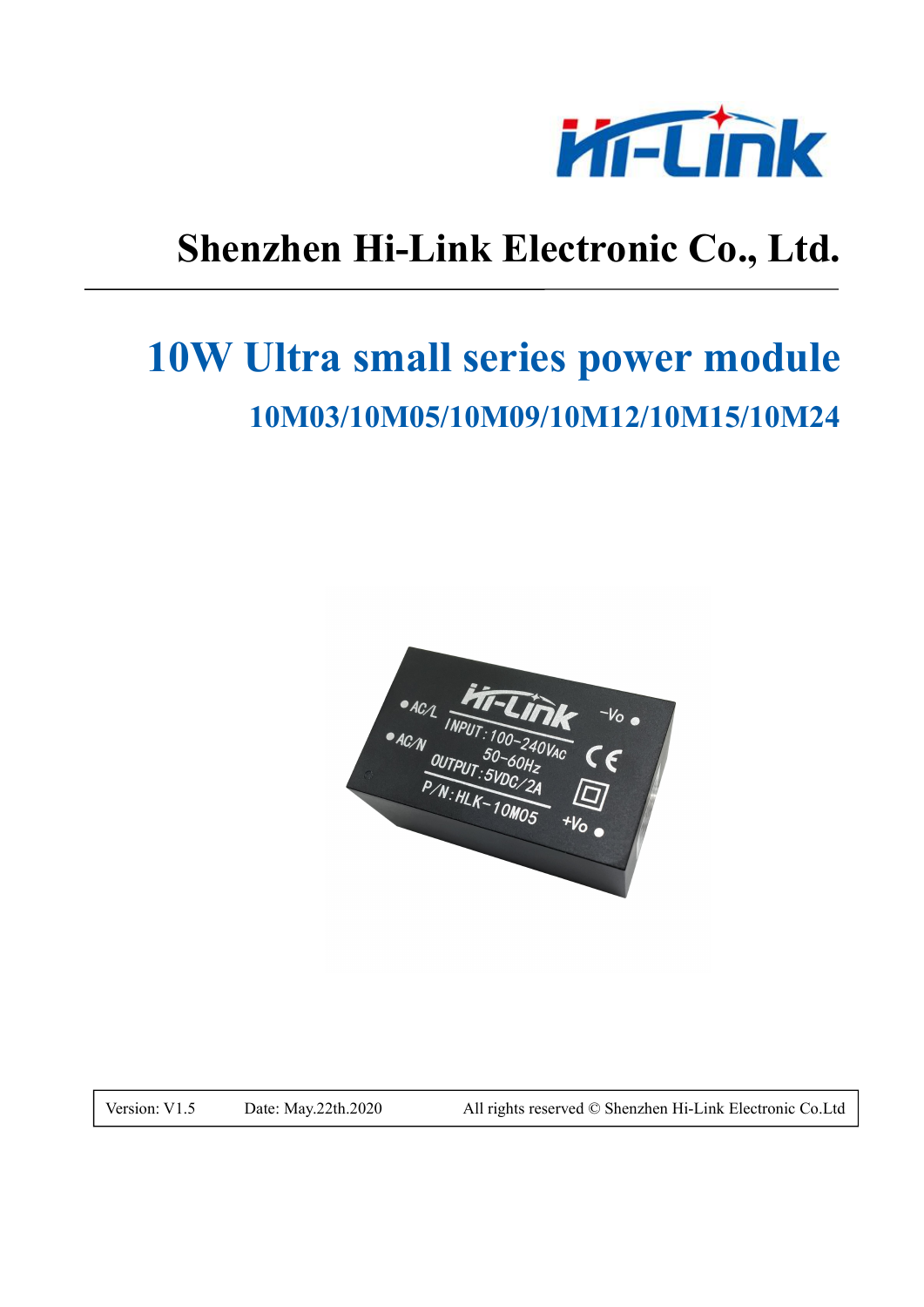# **Contents**

| 11 Dimensions and weight | 13 |
|--------------------------|----|
|                          |    |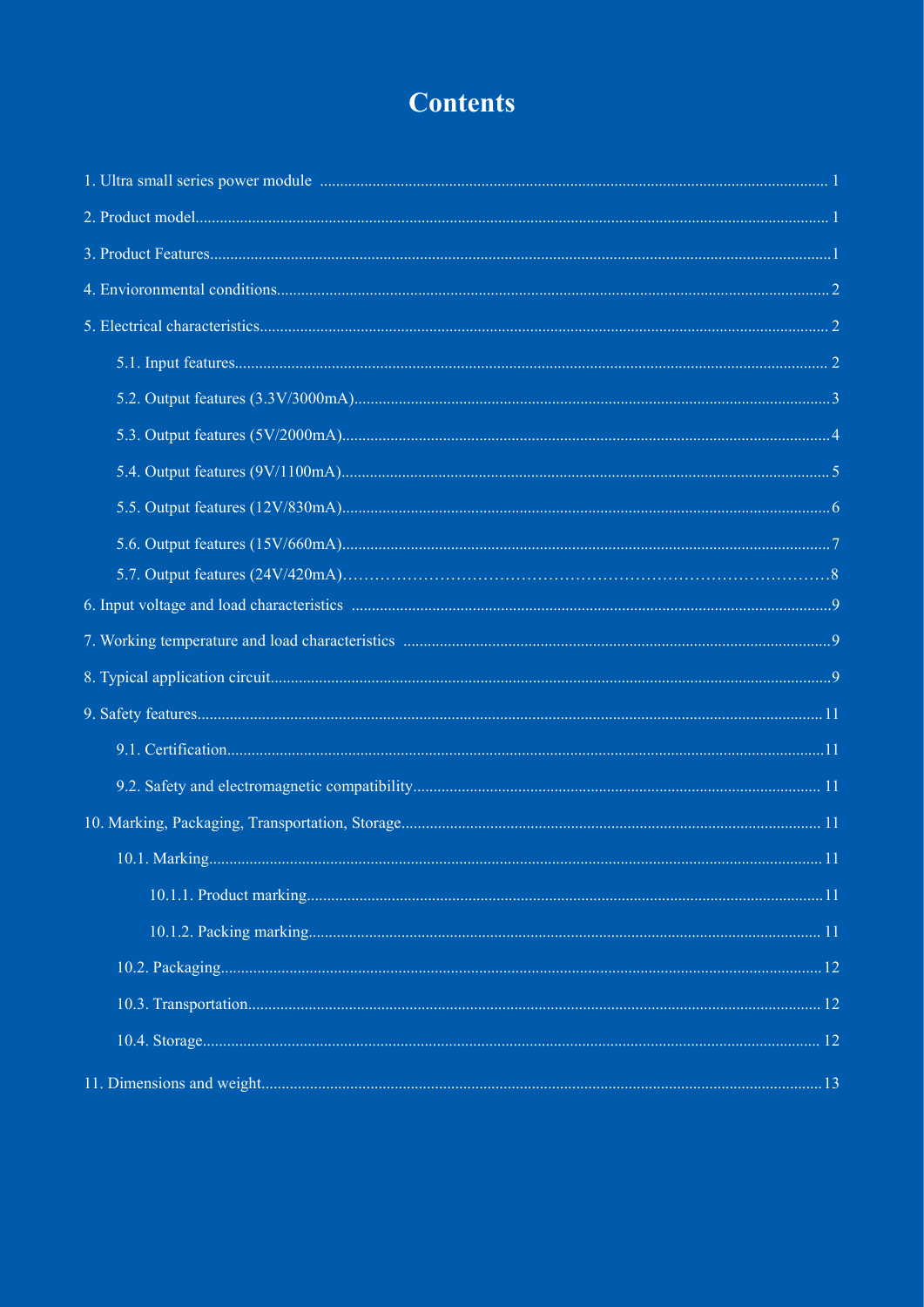

#### **1. Ultra-small Series Power Module**

The 10W ultra-small series module power supply is a small-volume, high-efficiency AC DC power module supply designed by Shenzhen Hi-Link Electronics Co.,Ltd. It has the advantages of global input voltage range, low temperature rise, low power consumption,high efficiency, high reliability and high safety isolation. It has been widely used in smart home, automation control, communications equipment, instrumentation and other industries.

| 2. Product Model |  |
|------------------|--|
|                  |  |

| <b>MODEL</b>     | Size (mm)      | <b>Output power</b><br>(W) | <b>Output voltage</b><br>(V) | <b>Output current</b><br>(mA) | <b>Notes</b> |
|------------------|----------------|----------------------------|------------------------------|-------------------------------|--------------|
| <b>HLK-10M03</b> |                | 10                         | 3.3                          | 3000                          |              |
| <b>HLK-10M05</b> |                | 10                         | 5                            | 2000                          |              |
| <b>HLK-10M09</b> |                | 10                         | 9                            | 1100                          |              |
| <b>HLK-10M12</b> | 46.9*27.8*21.8 | 10                         | 12                           | 830                           |              |
| <b>HLK-10M15</b> |                | 10                         | 15                           | 660                           |              |
| <b>HLK-10M24</b> |                | 10                         | 24                           | 420                           |              |

#### **3. Product features**

- 1. Ultra-thin, ultra-small, smallest volume;
- 2. Global universal input voltage (90~265Vac)
- 3. Low power consumption, green environmental protection, no-load loss<0.1W
- 4. Low ripple, low noise
- 5. High output short circuit and over-current protection and self recovery
- 6. High efficiency, high power density
- 7. Input and output isolation voltage 3000Vac
- 8. 100% full load aging and testing
- 9. High reliability, long life design, continuous working time is greater than 100,000 hours;
- 10. Meet UL, CE requirements; product design to meet EMC and safety testing requirement;
- 11. Using high-quality environmentally friendly waterproof plastic potting, moisture, vibration, water and dust to meet IP65 standards
- 12. Economic solutions, cost-effective
- 13. Work without external circuit
- 14. 1 year quality guarantee period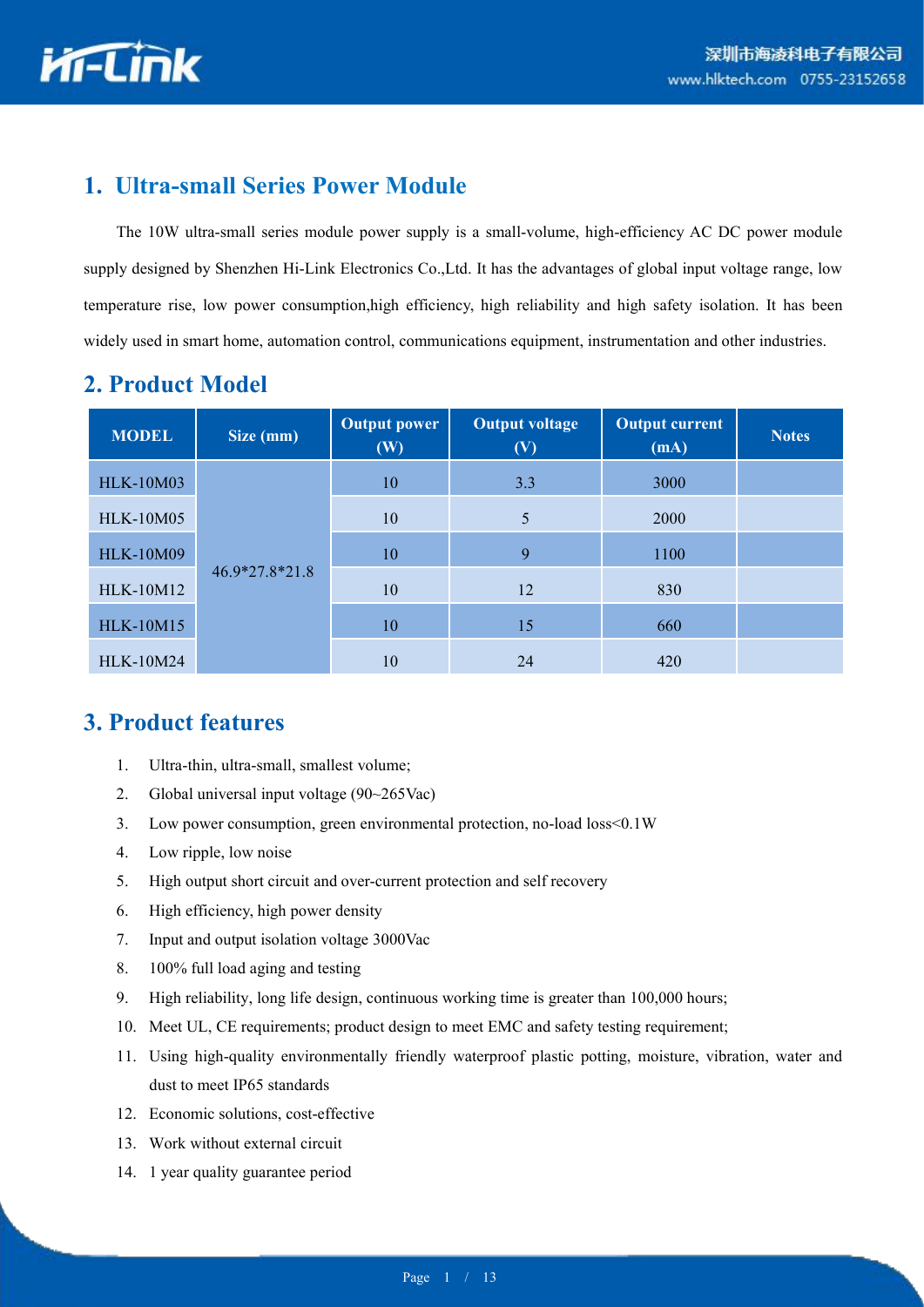

## **4. Environmental conditions**

| <b>Items</b>         | <b>Technical Parameters</b>          | <b>Units</b>  | <b>Notes</b>       |
|----------------------|--------------------------------------|---------------|--------------------|
| Working temperature  | $-25 - 60$                           | $\mathrm{C}$  |                    |
| Storage temperature  | $-40-80$                             | $\mathrm{C}$  |                    |
| Relative humidity    | $5 - 95$                             | $\frac{0}{0}$ |                    |
| Thermal methods      | Natural cooling                      |               |                    |
| Atmospheric pressure | $80 - 106$                           | Kpa           |                    |
| Altitude             | $\leq$ 2000                          | m             |                    |
|                      | Vibration coefficient                |               | Meets requirements |
| Vibration            | 10~500Hz,2G10min./1cycle, 60min.each |               | for secondary road |
|                      | along X, Y, Z axes                   |               | transportation     |

# **5. Electrical characteristics**

## **5.1. Input features**

| <b>Items</b>                        | <b>Technical Parameters</b> | <b>Units</b> | <b>Notes</b> |
|-------------------------------------|-----------------------------|--------------|--------------|
|                                     |                             |              |              |
| Rated input voltage                 | 100-240                     | Vac          |              |
| Input voltage range                 | 85-264                      | Vac          | or 70-350Vdc |
| The maximum input<br>current        | $\leq 0.3$                  | $\mathbf{A}$ |              |
| Input inrush current                | $\leq$ 34                   | $\mathbf{A}$ |              |
| Input low start                     | $\leq 50$                   | mS           |              |
| Long-term reliability               | MTBF≥100, 000               | $\,h$        |              |
| <b>External</b> fuse<br>recommended | 1A/250Vac                   |              | Slow blow    |

Note: Tested at room temperature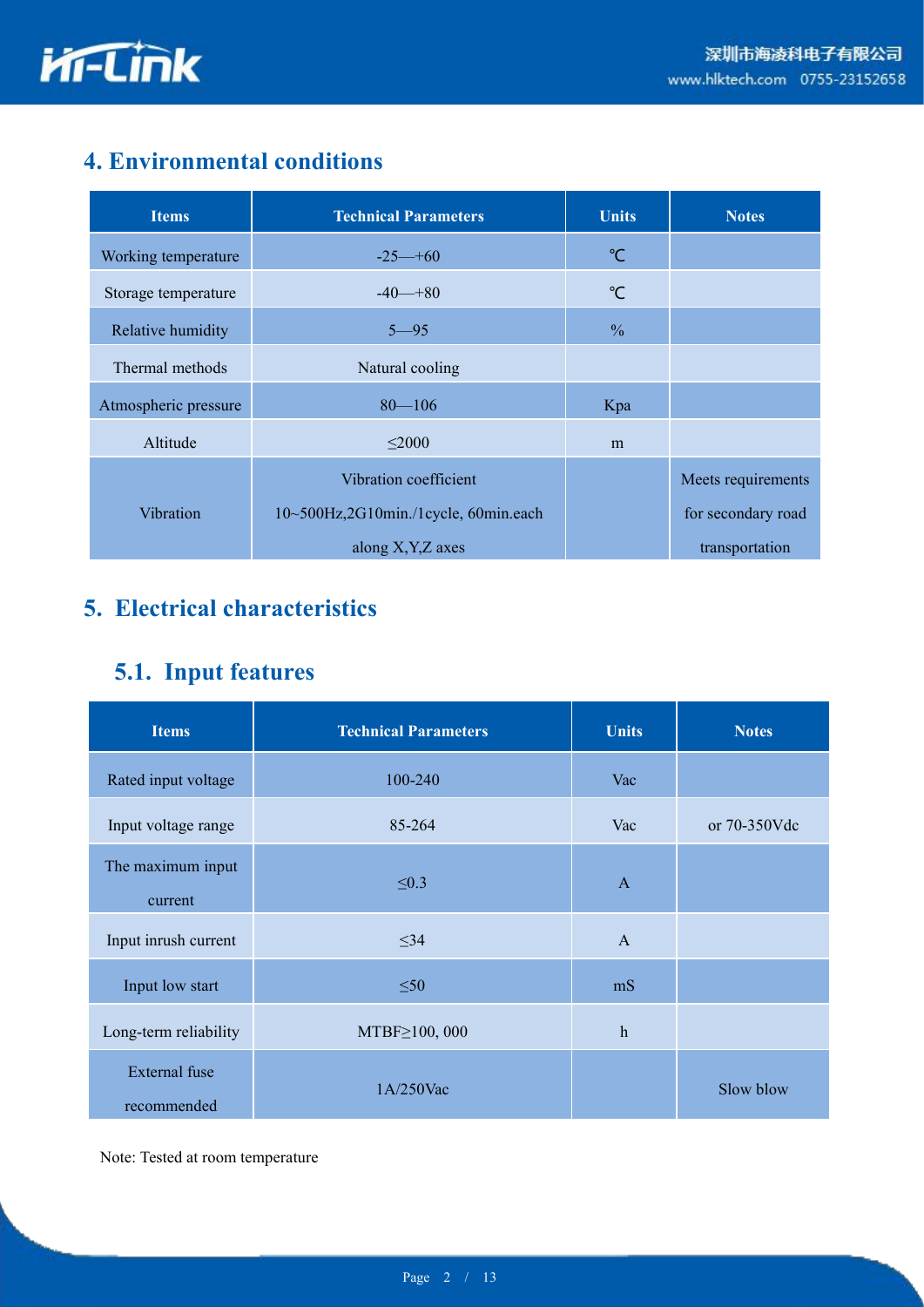

# **5.2. Output features (3.3V/3000mA)**

| <b>Items</b>                            | <b>Technical Parameters</b>                                                                                                              | <b>Units</b>  | <b>Notes</b>                        |
|-----------------------------------------|------------------------------------------------------------------------------------------------------------------------------------------|---------------|-------------------------------------|
| No-load rated output<br>voltage         | $3.3 \pm 0.1$                                                                                                                            |               |                                     |
| Full-load rated output<br>voltage       | $3.3 \pm 0.2$                                                                                                                            | Vdc           |                                     |
| Short time maximum<br>output current    | $\geq 3300$                                                                                                                              | mA            |                                     |
| Rated output current                    | 3000                                                                                                                                     | mA            |                                     |
| Voltage regulation                      | $\pm 0.2$                                                                                                                                | $\frac{0}{0}$ |                                     |
| Load regulation                         | $\pm 0.5$                                                                                                                                | $\frac{0}{0}$ |                                     |
| Input low voltage<br>efficiency         | Vin=115Vac, Output full load $\geq 75$                                                                                                   |               |                                     |
| Input high voltage<br>efficiency        | Vin=230Vac, Output full load $\geq 75$                                                                                                   |               |                                     |
| Output ripple and noise<br>$(mVp-p)$    | $\leq 100$<br>Rated input voltage, output full load. With 20MHz<br>bandwidth oscilloscope, Load side 10uF and 0.1uF<br>capacitance test. |               |                                     |
| Switching on/off<br>overshoot amplitude | (Rated input voltage, output plus $10\%$ load) $\leq 5$                                                                                  |               |                                     |
| Output over-current<br>protection       | Output maximum load 110-130%                                                                                                             | $\mathbf{A}$  |                                     |
| Output short circuit<br>protection      | Direct short circuit in normal output and automatic<br>return to normal operation after removal of short<br>circuit                      |               | No-damage to<br>the whole<br>device |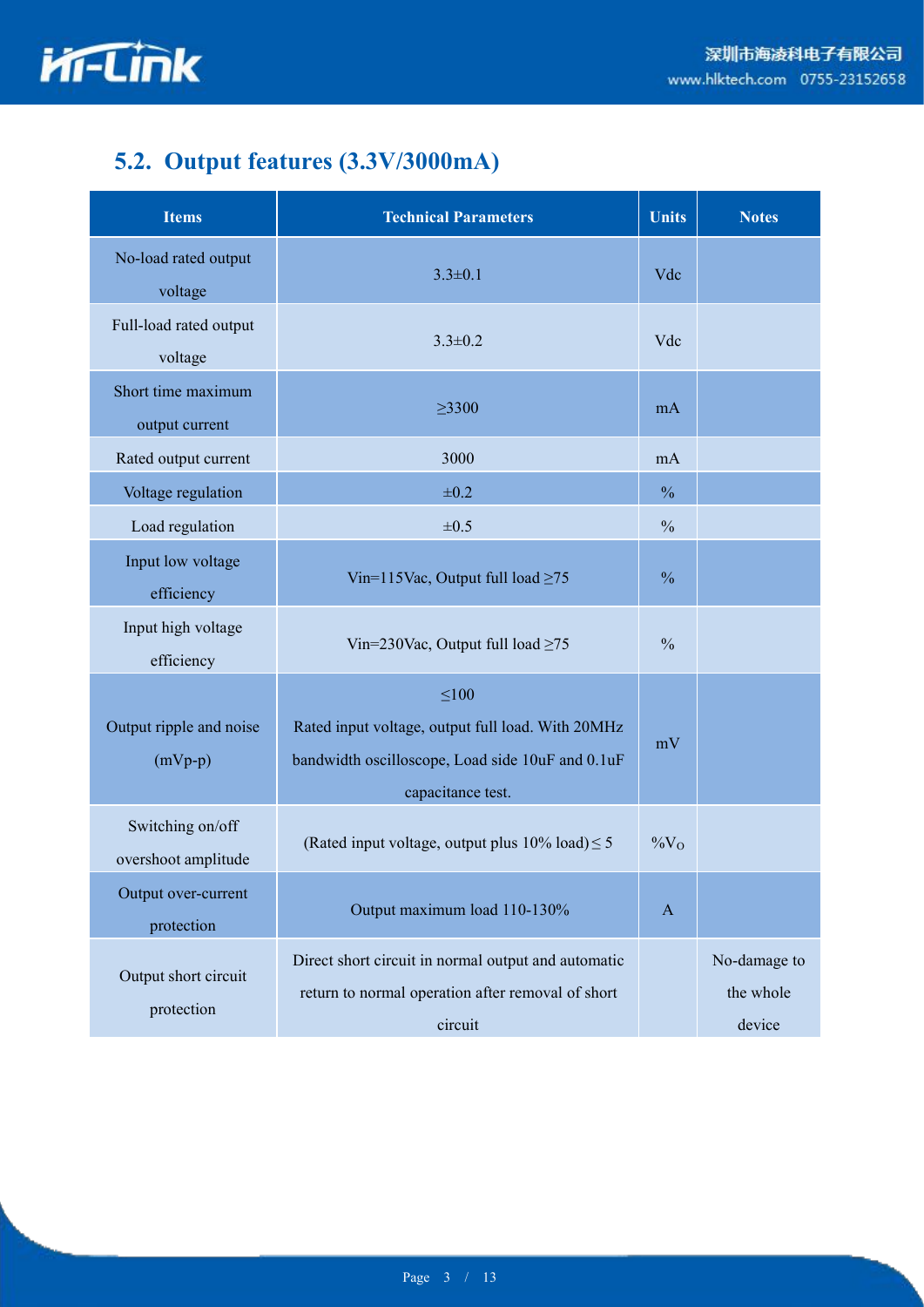

# **5.3. Output features (5V/2000mA)**

| <b>Items</b>                            | <b>Technical Parameters</b>                                                                                                              | <b>Units</b>  | <b>Notes</b>                        |
|-----------------------------------------|------------------------------------------------------------------------------------------------------------------------------------------|---------------|-------------------------------------|
| No-load rated output<br>voltage         | $5.0 \pm 0.1$                                                                                                                            |               |                                     |
| Full-load rated output<br>voltage       | $5.0 \pm 0.2$                                                                                                                            | Vdc           |                                     |
| Short time maximum<br>output current    | $\geq$ 2200                                                                                                                              | mA            |                                     |
| Rated output current                    | 2000                                                                                                                                     | mA            |                                     |
| Voltage regulation                      | $\pm 0.2$                                                                                                                                | $\frac{0}{0}$ |                                     |
| Load regulation                         | $\pm 0.5$                                                                                                                                | $\frac{0}{0}$ |                                     |
| Input low voltage<br>efficiency         | Vin=115Vac, Output full load $\geq 80$                                                                                                   |               |                                     |
| Input high voltage<br>efficiency        | Vin=230Vac, Output full load $\geq 80$                                                                                                   |               |                                     |
| Output ripple and noise<br>$(mVp-p)$    | $\leq 100$<br>Rated input voltage, output full load. With 20MHz<br>bandwidth oscilloscope, Load side 10uF and 0.1uF<br>capacitance test. |               |                                     |
| Switching on/off<br>overshoot amplitude | (Rated input voltage, output plus $10\%$ load) $\leq 5$                                                                                  |               |                                     |
| Output over-current<br>protection       | Output maximum load 110-130%                                                                                                             | $\mathbf{A}$  |                                     |
| Output short circuit<br>protection      | Direct short circuit in normal output and automatic<br>return to normal operation after removal of short<br>circuit                      |               | No-damage to<br>the whole<br>device |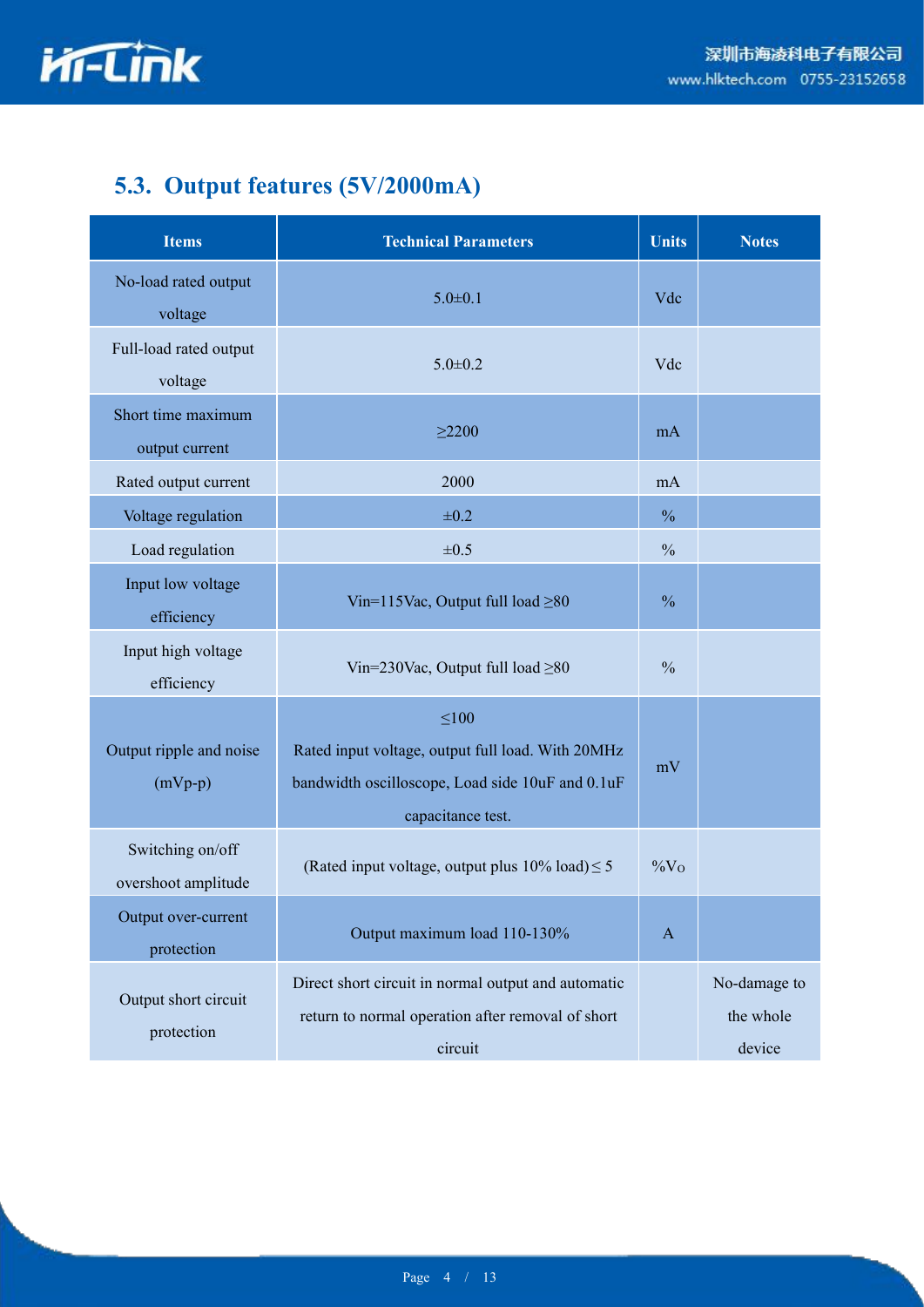

# **5.4. Output features (9V/1100mA)**

| <b>Items</b>                            | <b>Technical Parameters</b>                                                                                                              | <b>Units</b>  | <b>Notes</b>                        |
|-----------------------------------------|------------------------------------------------------------------------------------------------------------------------------------------|---------------|-------------------------------------|
| No-load rated output<br>voltage         | $9.0 \pm 0.1$                                                                                                                            | Vdc           |                                     |
| Full-load rated output<br>voltage       | $9.0 \pm 0.2$                                                                                                                            | Vdc           |                                     |
| Short time maximum<br>output current    | $\geq$ 1200                                                                                                                              | mA            |                                     |
| Rated output current                    | 1100                                                                                                                                     | mA            |                                     |
| Voltage regulation                      | $\pm 0.2$                                                                                                                                | $\frac{0}{0}$ |                                     |
| Load regulation                         | $\pm 0.5$                                                                                                                                | $\frac{0}{0}$ |                                     |
| Input low voltage<br>efficiency         | Vin=115Vac, Output full load ≥80                                                                                                         |               |                                     |
| Input high voltage<br>efficiency        | Vin=230Vac, Output full load $\geq 80$                                                                                                   |               |                                     |
| Output ripple and noise<br>$(mVp-p)$    | $\leq 120$<br>Rated input voltage, output full load. With 20MHz<br>bandwidth oscilloscope, Load side 10uF and 0.1uF<br>capacitance test. |               |                                     |
| Switching on/off<br>overshoot amplitude | (Rated input voltage, output plus $10\%$ load) $\leq 5$                                                                                  |               |                                     |
| Output over-current<br>protection       | Output maximum load 110-130%                                                                                                             | $\mathbf{A}$  |                                     |
| Output short circuit<br>protection      | Direct short circuit in normal output and automatic<br>return to normal operation after removal of short<br>circuit                      |               | No-damage<br>to the whole<br>device |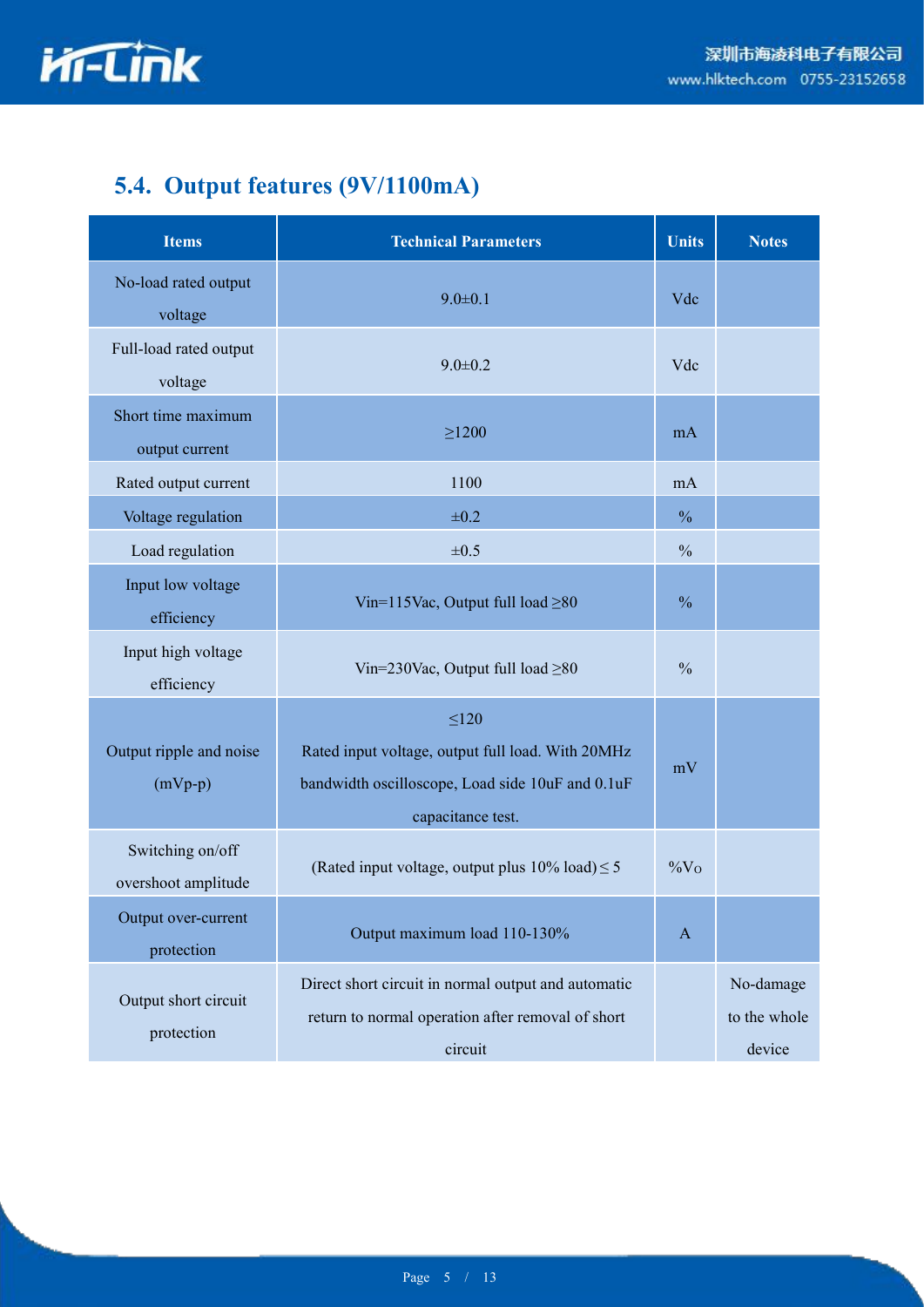

# **5.5. Output features (12V/830mA)**

| <b>Items</b>                            | <b>Technical Parameters</b><br><b>Units</b>                                                                                              |               | <b>Notes</b>                        |
|-----------------------------------------|------------------------------------------------------------------------------------------------------------------------------------------|---------------|-------------------------------------|
| No-load rated output<br>voltage         | $12.0 \pm 0.1$                                                                                                                           |               |                                     |
| Full-load rated output<br>voltage       | $12.0 \pm 0.2$                                                                                                                           | Vdc           |                                     |
| Short time maximum<br>output current    | $\geq 900$                                                                                                                               | mA            |                                     |
| Rated output current                    | 830                                                                                                                                      | mA            |                                     |
| Voltage regulation                      | $\pm 0.2$                                                                                                                                | $\frac{0}{0}$ |                                     |
| Load regulation                         | $\pm 0.5$                                                                                                                                | $\frac{0}{0}$ |                                     |
| Input low voltage<br>efficiency         | Vin=115Vac, Output full load $\geq 80$                                                                                                   |               |                                     |
| Input high voltage<br>efficiency        | Vin=230Vac, Output full load $\geq 80$                                                                                                   |               |                                     |
| Output ripple and noise<br>$(mVp-p)$    | $\leq 120$<br>Rated input voltage, output full load. With 20MHz<br>bandwidth oscilloscope, Load side 10uF and 0.1uF<br>capacitance test. |               |                                     |
| Switching on/off<br>overshoot amplitude | (Rated input voltage, output plus $10\%$ load) $\leq 5$                                                                                  |               |                                     |
| Output over-current<br>protection       | Output maximum load 110-130%                                                                                                             | $\mathbf{A}$  |                                     |
| Output short circuit<br>protection      | Direct short circuit in normal output and automatic<br>return to normal operation after removal of short<br>circuit                      |               | No-damage to<br>the whole<br>device |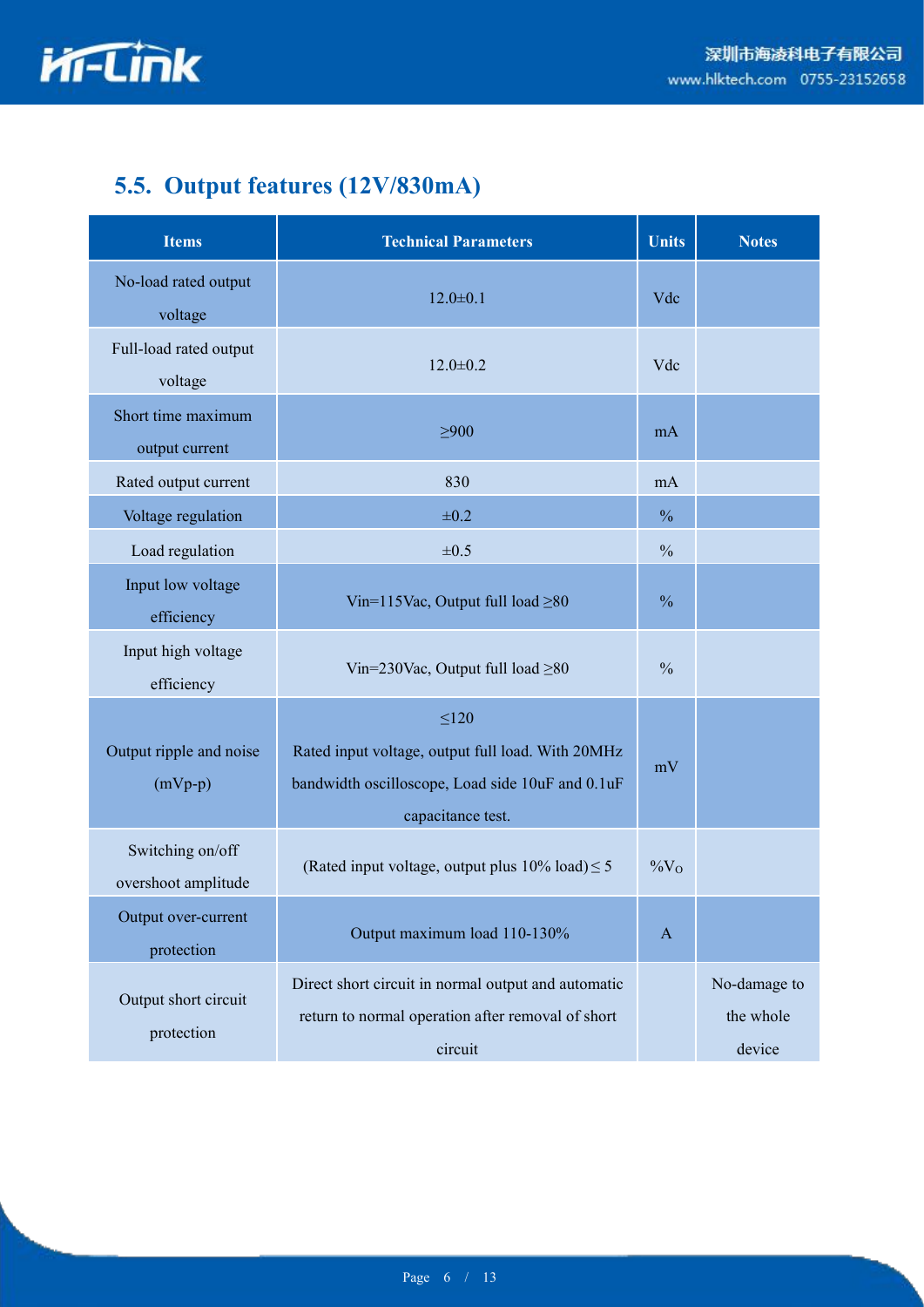

# **5.6. Output features (15V/660mA)**

| <b>Items</b>                            | <b>Technical Parameters</b>                                                                                                              | <b>Units</b>  | <b>Notes</b>                     |
|-----------------------------------------|------------------------------------------------------------------------------------------------------------------------------------------|---------------|----------------------------------|
| No-load rated output<br>voltage         | 15±0.1                                                                                                                                   |               |                                  |
| Full-load rated output<br>voltage       | $15 \pm 0.2$                                                                                                                             | Vdc           |                                  |
| Short time maximum<br>output current    | $\geq 800$                                                                                                                               | mA            |                                  |
| Rated output current                    | 660                                                                                                                                      | mA            |                                  |
| Voltage regulation                      | $\pm 0.2$                                                                                                                                | $\frac{0}{0}$ |                                  |
| Load regulation                         | $\pm 0.5$                                                                                                                                |               |                                  |
| Input low voltage<br>efficiency         | Vin=115Vac, Output full load $\geq 80$                                                                                                   |               |                                  |
| Input high voltage<br>efficiency        | Vin=230Vac, Output full load $\geq 80$                                                                                                   |               |                                  |
| Output ripple and noise<br>$(mVp-p)$    | $\leq 150$<br>Rated input voltage, output full load. With 20MHz<br>bandwidth oscilloscope, Load side 10uF and 0.1uF<br>capacitance test. |               |                                  |
| Switching on/off<br>overshoot amplitude | (Rated input voltage, output plus $10\%$ load) $\leq$ 5                                                                                  |               |                                  |
| Output over-current<br>protection       | Output maximum load 110-130%                                                                                                             | $\mathbf{A}$  |                                  |
| Output short circuit<br>protection      | Direct short circuit in normal output and automatic<br>return to normal operation after removal of short<br>circuit                      |               | No-damage to<br>the whole device |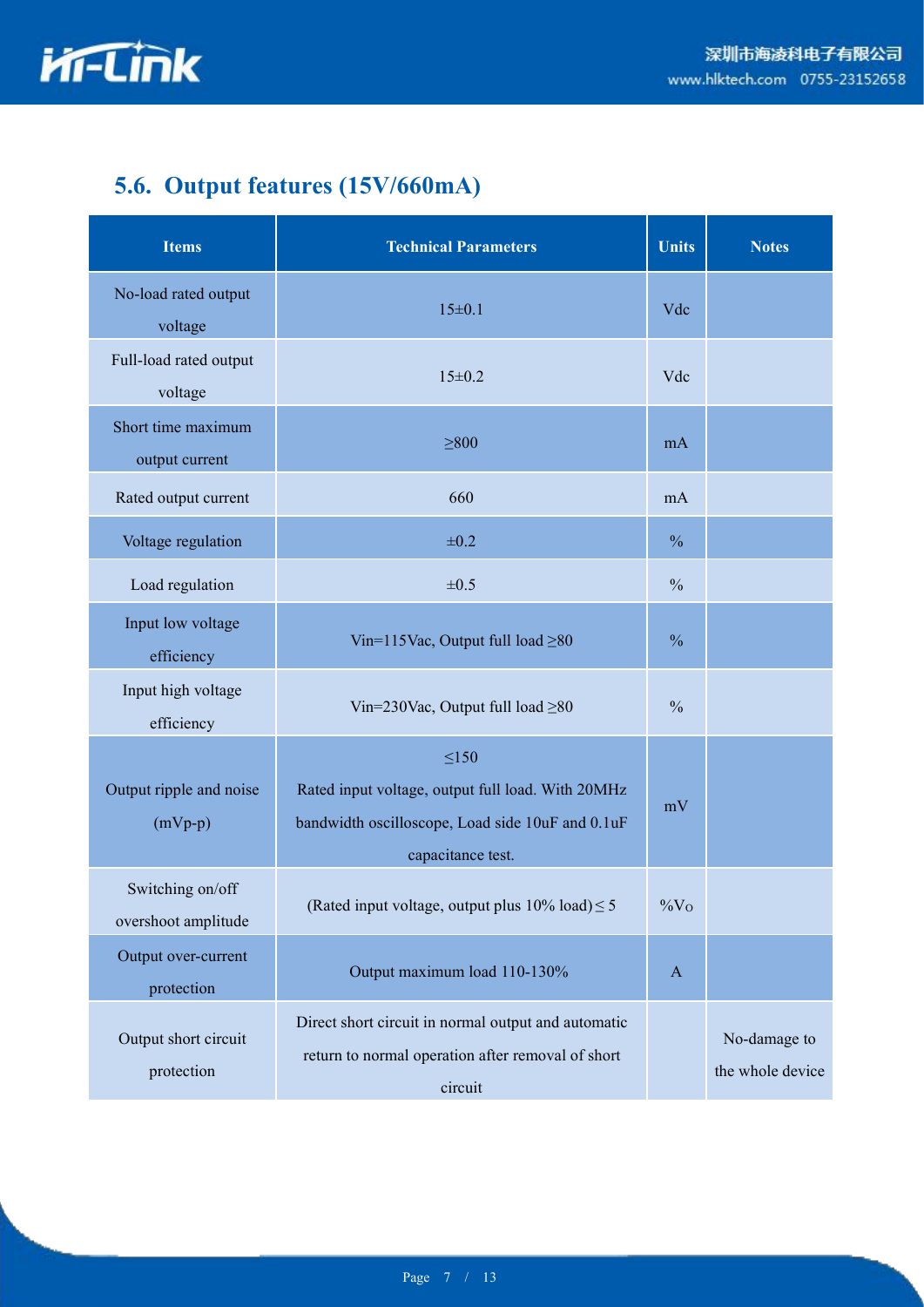

# **5.7. Output features (24V/420mA)**

| <b>Items</b>                            | <b>Technical Parameters</b>                                                                                                              | <b>Units</b>  | <b>Notes</b>                     |
|-----------------------------------------|------------------------------------------------------------------------------------------------------------------------------------------|---------------|----------------------------------|
| No-load rated output<br>voltage         | $24.0 \pm 0.1$                                                                                                                           |               |                                  |
| Full-load rated output<br>voltage       | $24.0 \pm 0.1$                                                                                                                           | Vdc           |                                  |
| Short time maximum<br>output current    | $\geq 480$                                                                                                                               | mA            |                                  |
| Rated output current                    | 420                                                                                                                                      | mA            |                                  |
| Voltage regulation                      | $\pm 0.2$                                                                                                                                | $\frac{0}{0}$ |                                  |
| Load regulation                         | $\pm 0.5$                                                                                                                                |               |                                  |
| Input low voltage<br>efficiency         | Vin=115Vac, Output full load $\geq 80$                                                                                                   |               |                                  |
| Input high voltage<br>efficiency        | Vin=230Vac, Output full load $\geq 80$                                                                                                   |               |                                  |
| Output ripple and noise<br>$(mVp-p)$    | $\leq 150$<br>Rated input voltage, output full load. With 20MHz<br>bandwidth oscilloscope, Load side 10uF and 0.1uF<br>capacitance test. |               |                                  |
| Switching on/off<br>overshoot amplitude | (Rated input voltage, output plus $10\%$ load) $\leq 5$                                                                                  |               |                                  |
| Output over-current<br>protection       | Output maximum load 110-130%                                                                                                             | $\mathbf{A}$  |                                  |
| Output short circuit<br>protection      | Direct short circuit in normal output and automatic<br>return to normal operation after removal of short<br>circuit                      |               | No-damage to<br>the whole device |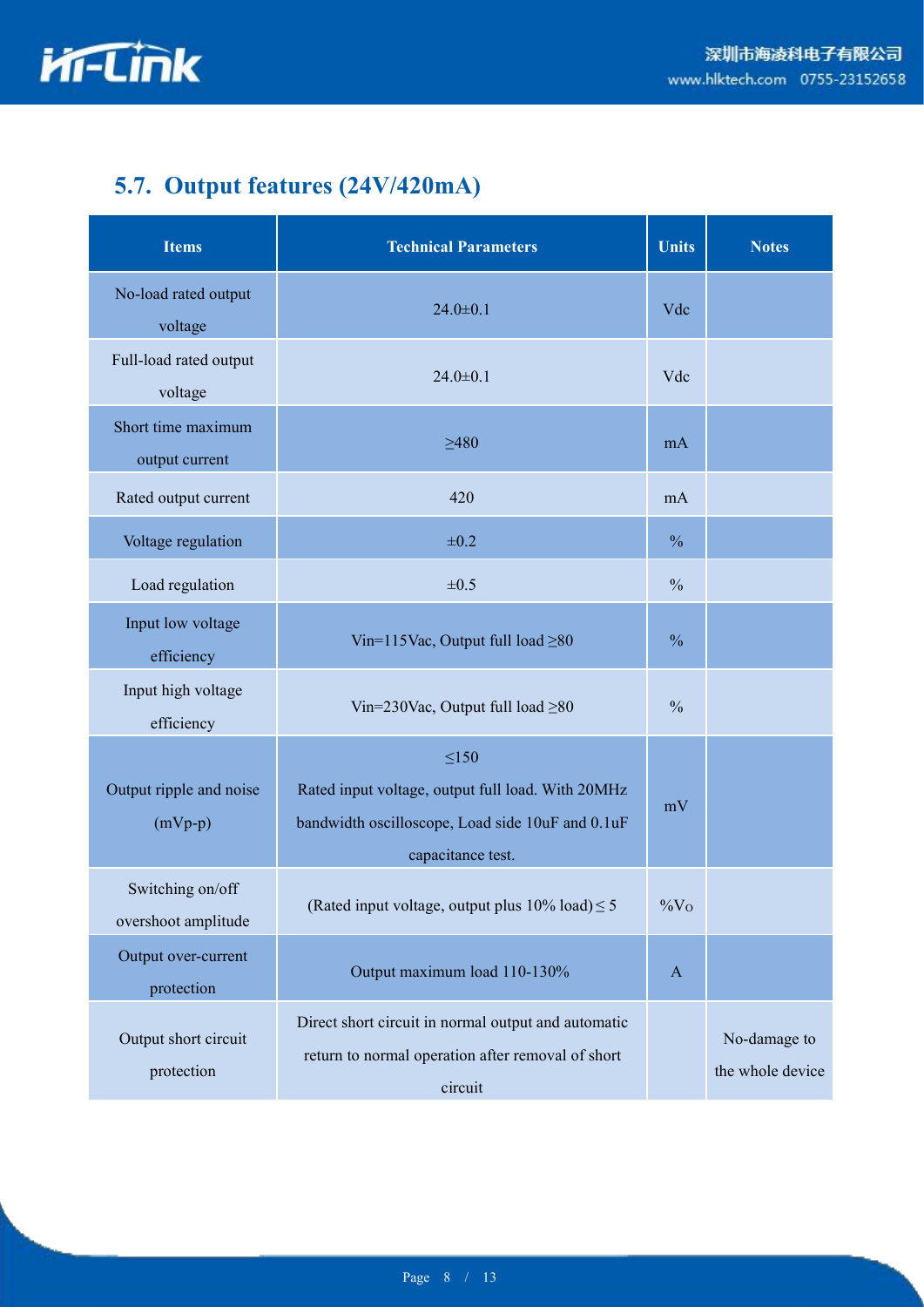

## **6. Input voltage and load characteristics**



Input voltage and load characteristic curve

#### **7. Working environment temperature and load characteristics**



## **8. Typical application circuit**

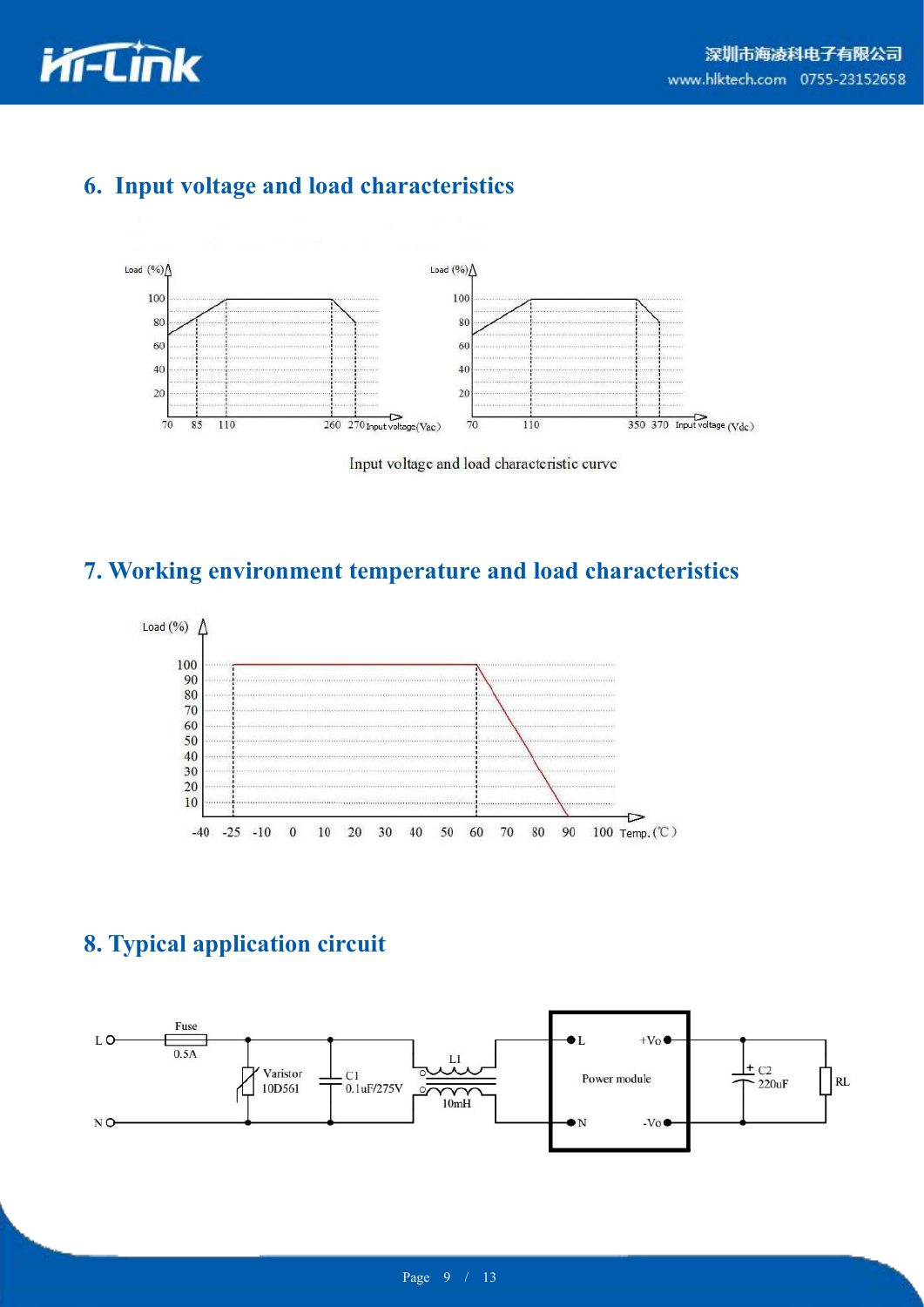

#### **Input part**

| Component number /<br>recommended device | <b>Functions</b>                                                    |  | <b>Recommended value</b>                      |  |              |
|------------------------------------------|---------------------------------------------------------------------|--|-----------------------------------------------|--|--------------|
| Fuse                                     | Protect the circuit from damage when the<br>module is working wrong |  | 1A/250Vac, Slow fuse                          |  |              |
| Varistor                                 | The cumulative surge is to protect the<br>module from damage        |  | 10D561K                                       |  |              |
| C1/Safety capacitance                    | Filtering, safety protection (EMC<br>certification)                 |  |                                               |  | 0.1uF/275Vac |
| L1/Common-mode<br>inductance             | <b>EMI</b> filtering                                                |  | Sensible value: 10-20mH,<br>Current: 70-500mA |  |              |
|                                          |                                                                     |  |                                               |  |              |
| Safety capacitance                       |                                                                     |  | Common-mode inductance                        |  |              |

Notes:

- Fuse and varistor are basic protective circuits (must be connected).
- If you need to pass the authentication/certification, the Safety capacitance and common-mode inductance could not be omitted.

#### **Output part**

| Component number /<br>recommended device | <b>Functions</b>                                                       | <b>Recommended value</b>                                                                          |
|------------------------------------------|------------------------------------------------------------------------|---------------------------------------------------------------------------------------------------|
| C <sub>2</sub> /filter capacitor         | output ripple can be controlled in 30mV<br>after adding this capacitor | Aluminium electrolytic capacitance,<br>capacity 100-220 UF, voltage<br>reduction greater than 75% |
| RL/Load                                  | Load                                                                   |                                                                                                   |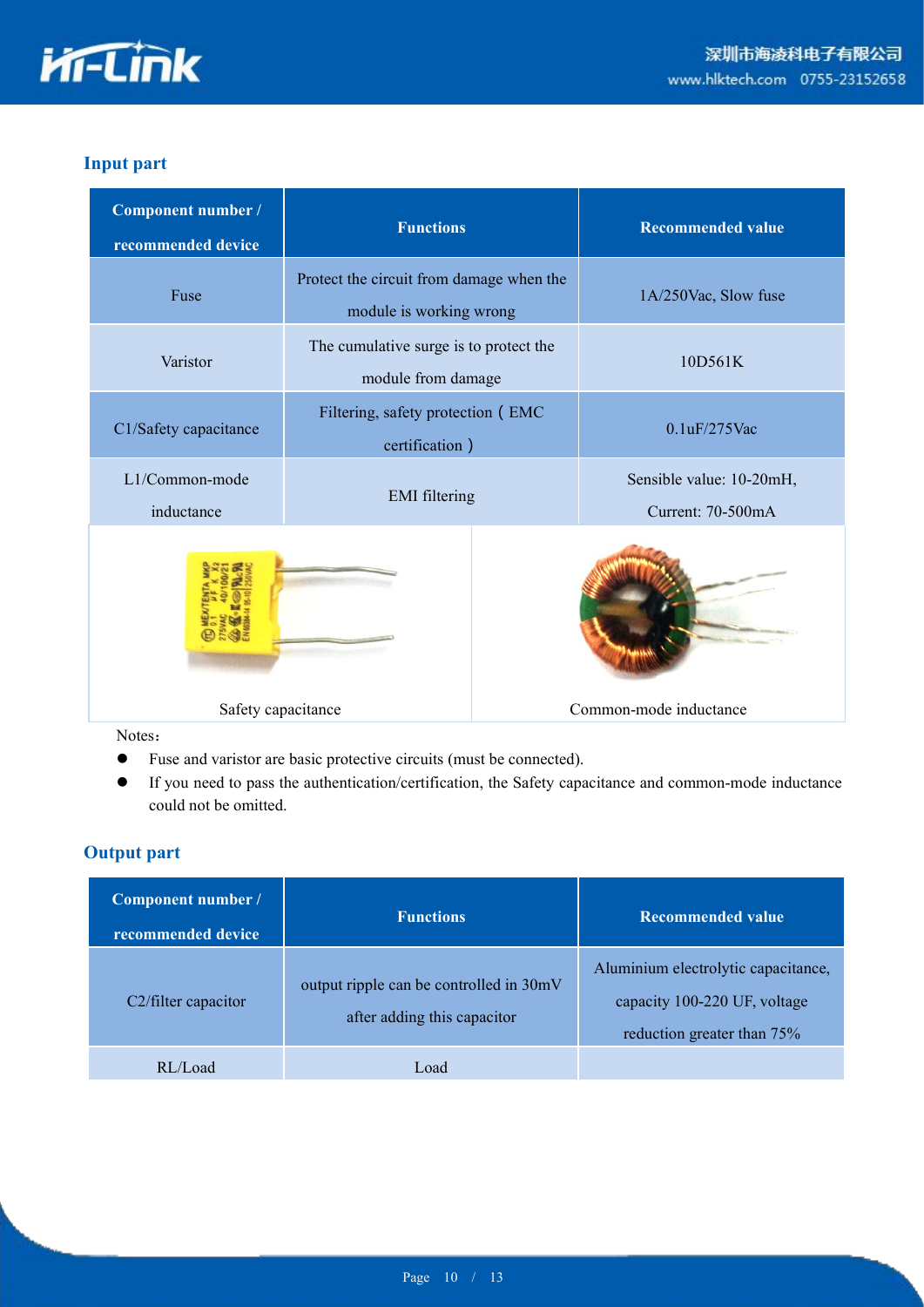

#### **9. Safety characteristic**

#### **9.1 Certification**

Product design meets UL and CE safety certification requirements. (The UL and CE certifications are made by the customer and need to be designed according to the reference circuit.)

#### **9.2 Safety and electromagnetic compatibility**

- The input design adopts UL listed 1A fuse
- The PCB board is made of double-sided copper clad foil, and the material fire resistance grade is 94-V0 grade
- Safety standard meets UL1012,EN60950,UL60950
- Insulation voltage I/P-O/P:2500Vac
- Insulation resistance I/P-O/P>100M Ohms/500Vdc 25℃ 70% RH
- Conduction and radiation meet EN55011, EN55022 (CISPR22)
- Electrostatic discharge IEC/EN 61000-4-2 level 4 8kV/15kV
- Radio frequency radiation immunity IEC/EN 61000-4-3

#### **10. Marking, packaging, transportation, storage**

#### **10.1 Marking**

#### **10.1.1 Product marking**

The product's unique bar code mark is attached to the appropriate location of the product to ensure trace ability of the date of manufacture, product batch, etc. of each product. Its content meets the requirements of national standards and industry standards.

#### **10.1.2 Packing marking**

Product box marked with the name of the manufacturer, site, zip code, product model, factory year, month, day; Marked with "up", "moisture-proof" and "carefree" and other transport signs, all signs are in line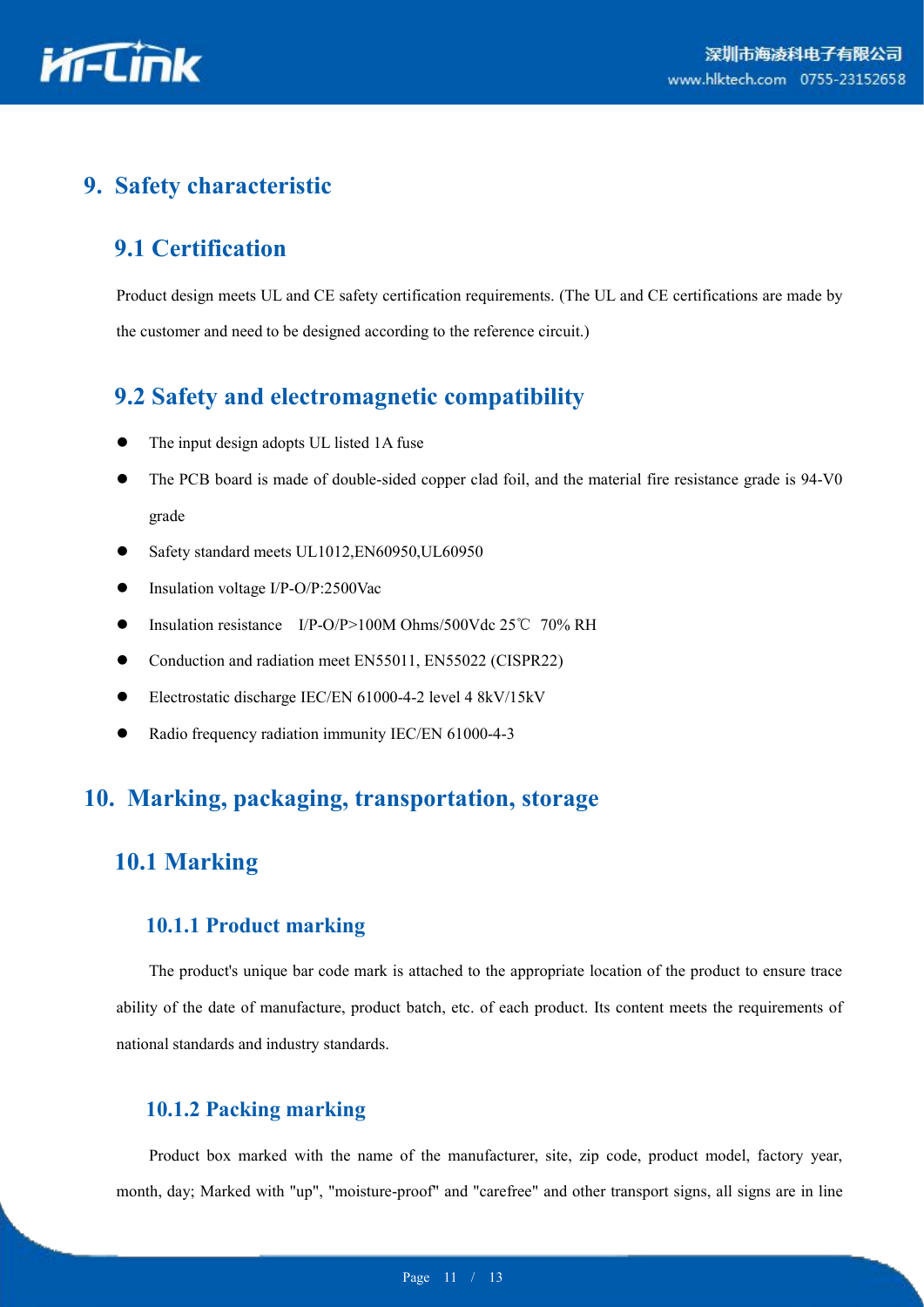

with the provisions of GB 191.

#### **10.2 Packaging**

Products using special plastic boxes separated packaging, with anti-vibration function, and in line with the provisions of GB 3873.

#### **10.3 Transportation**

Packaged products can be transported by any means of transportation, should be awning in transit, there should be no violent vibration, impact, etc.

## **10.4 Storage**

Product storage must meet the requirements of GB3873.